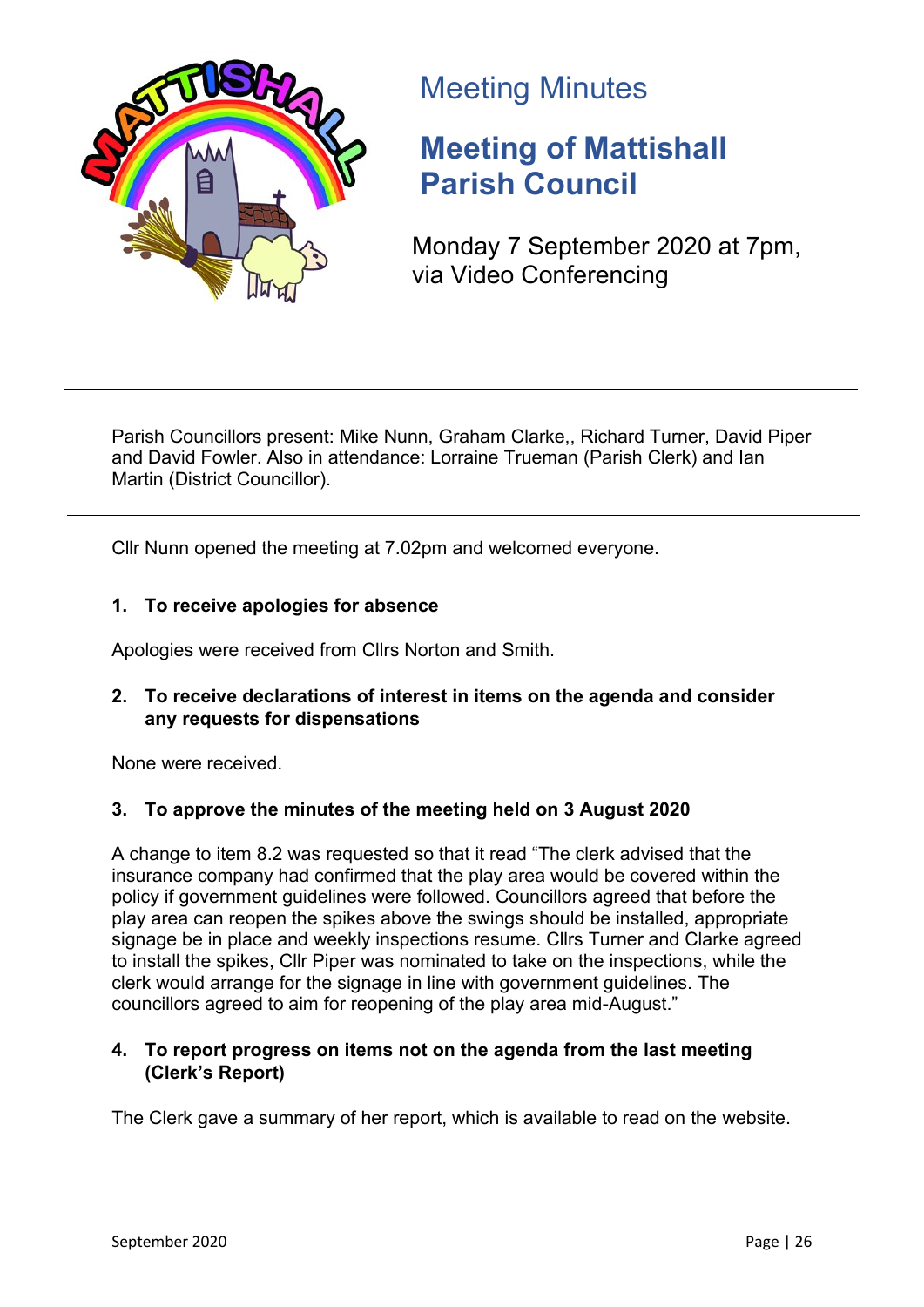#### **5. Open forum for Public Participation: an opportunity to hear from members of the public and Breckland District Councillors**

District Councillor, Ian Martin confirmed that the planning application for the land South of Dereham Road would be going to the chairman's panel, then to the planning committee.

District Councillor, Ian Martin also spoke about the planning application at Kensington Forge. He explained that he had met with some residents and how he was trying to bring the situation to a head.

Ian Martin then spoke about the 2 planning consultations launched by the Ministry of Housing, Communities & Local Government with focus on the changes to the current planning system as this has a consultation deadline of 1 October 2020. Breckland's current Local Plan is based on delivering an annual number of 612 new dwellings pa. while the proposed changes would see this rising by 75%. The councillors discussed how this could impact Mattishall with thoughts about the local facilities which are already stretched. The councillors agreed that this was a key issue with many factors to consider. They resolved to have an extraordinary meeting before 1 October to discuss their response to the changes to the current planning system. This meeting will be open to the public and any residents are welcome to attend and to put forward their views. A meeting date will be agreed in the coming days and this will be communicated to the public via the Parish Council's website.

#### **6. Planning matters**

# **6.1.To receive results of applications**

3PL/2020/0703/HOU - 29 South Green - Proposed two storey side extension with front and rear dormer windows. Reroofing and new porch to front. Demolition of existing garage, erection of single storey extension forming enlarged lounge and kitchen, new annex and garage (revised materials). Approved

3PL/2020/0601/VAR - Development Site 605237 310880, Gregs Close - Variation of Condition No's 2, 10 & 11 on 3PL/2018/1409/O. Approved

3PL/2020/0717/LB - Ivy Barn, Welgate - To change external colour of all windows and doors to a mid-grey matt paint colour. Approved

# **6.2. To receive comments from the Neighbourhood Plan delivery and monitoring group on applications received since the last meeting with deadline dates before the current meeting**

3PL/2020/0854/HOU – 53 Burgh Lane - Addition of a Dormer Window to side of the bungalow to create a first floor room extension Mattishall Parish Council's only concern relates to potential overlooking however, this is not in this instance considered to be significant. No objection.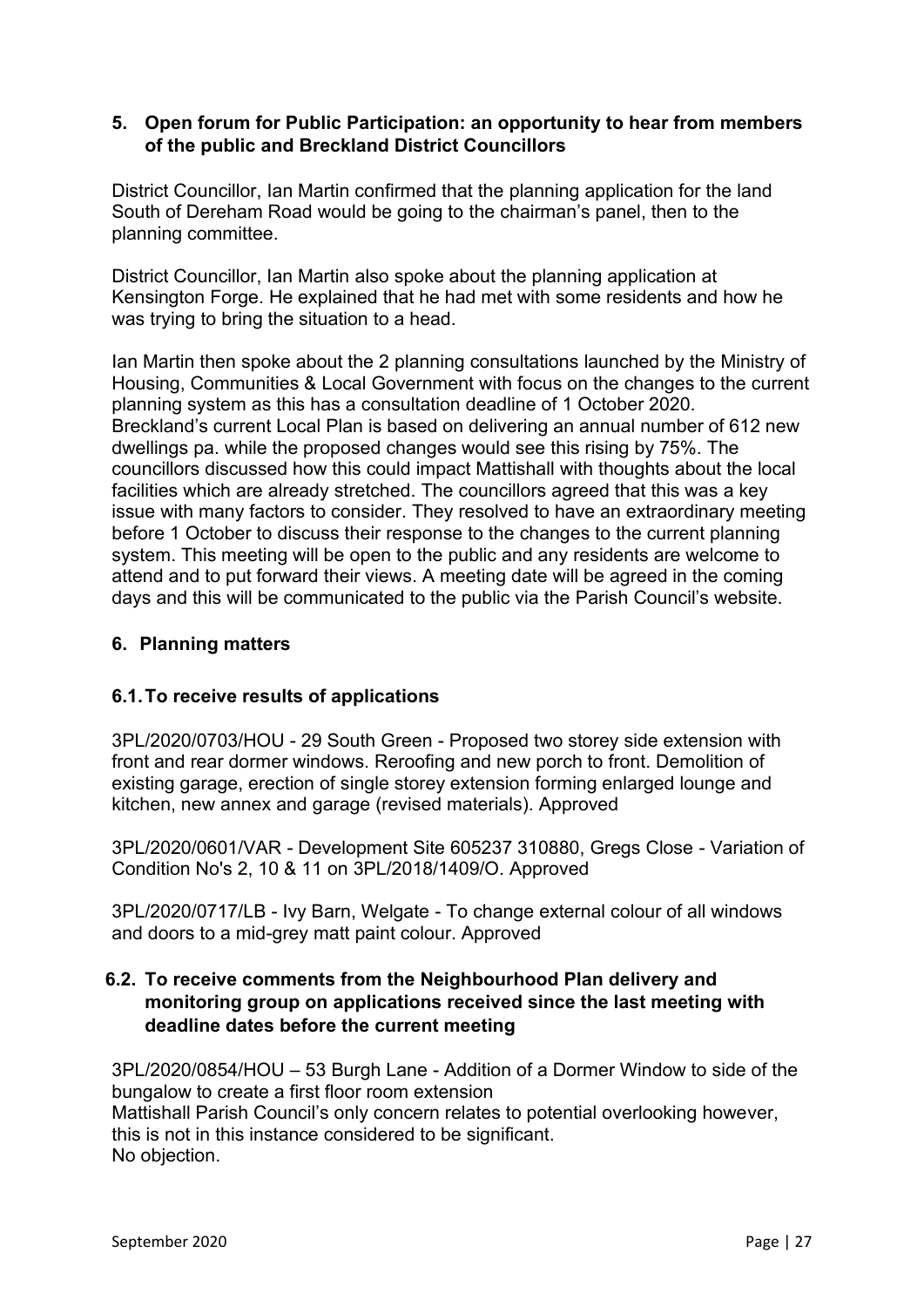3PL/2020/0689/F – Mattishall Football Club - To install a storage container to house tractor and mower and other pitch maintenance equipment. Mattishall Parish Council does not object to this application. No objection.

3PL/2020/0477/HOU - 34-36 The Old Stables Dereham Road - Construction of detached Cart Shed Garage with first floor storage and associated works. The Parish Council's objection dated 7 July 2020 remains unchanged. Objection.

Ian Martin advised that the councils request to call in this application could not be met because the deadline had passed.

# **6.3.To receive report and consider recommendations from the Neighbourhood Plan delivery and monitoring group on new planning applications**

3PL/2020/0887/HOU - 12 Gregs Close Mattishall - Proposed single storey extension to the front elevation

The proposed extension is forward of the building line and extends to within 910mm of the public footpath.

The highway safety sightline from the property garage to the South will be drastically impaired.

This proposal is contra to;

MNP Policy HOU5 – not sympathetic to the immediate neighbouring residential architecture style and type.

MNP Policy HOU8 – extensions, regard to be given to access to the highway. Local Plan Policy COM 1 (m) – compromises highway safety does not allow for safe access for vehicles, walking and cycling. Objector.

3PL/2020/0477/HOU - 34-36 The Old Stables Dereham Road - Construction of detached Cart Shed Garage with first floor storage and associated works. The Parish Council objection to this application still stands.

It is noted that the overall height of the building has been reduced by 0.875 and the external metal staircase deleted within the latest drawing 613-PLO1 revision C. The fundamental issues of overdevelopment, car parking and manoeuvring, having to reverse out from or into the highway give rise to significant highway safety concerns.

The Parish Council would have expected the Historic Buildings consultant to have taken issue with the obvious overdevelopment that neither preserves or enhances the Conservation Area.

Objector.

# **6.4.To receive report from the Neighbourhood Plan delivery and monitoring group on planning application for Land South of Dereham Road (ref. 3PL/2020/0462/F)**

Cllr Turner reported that the DMG group could not see anything new in the latest application and so the council should proceed with the same objections as before.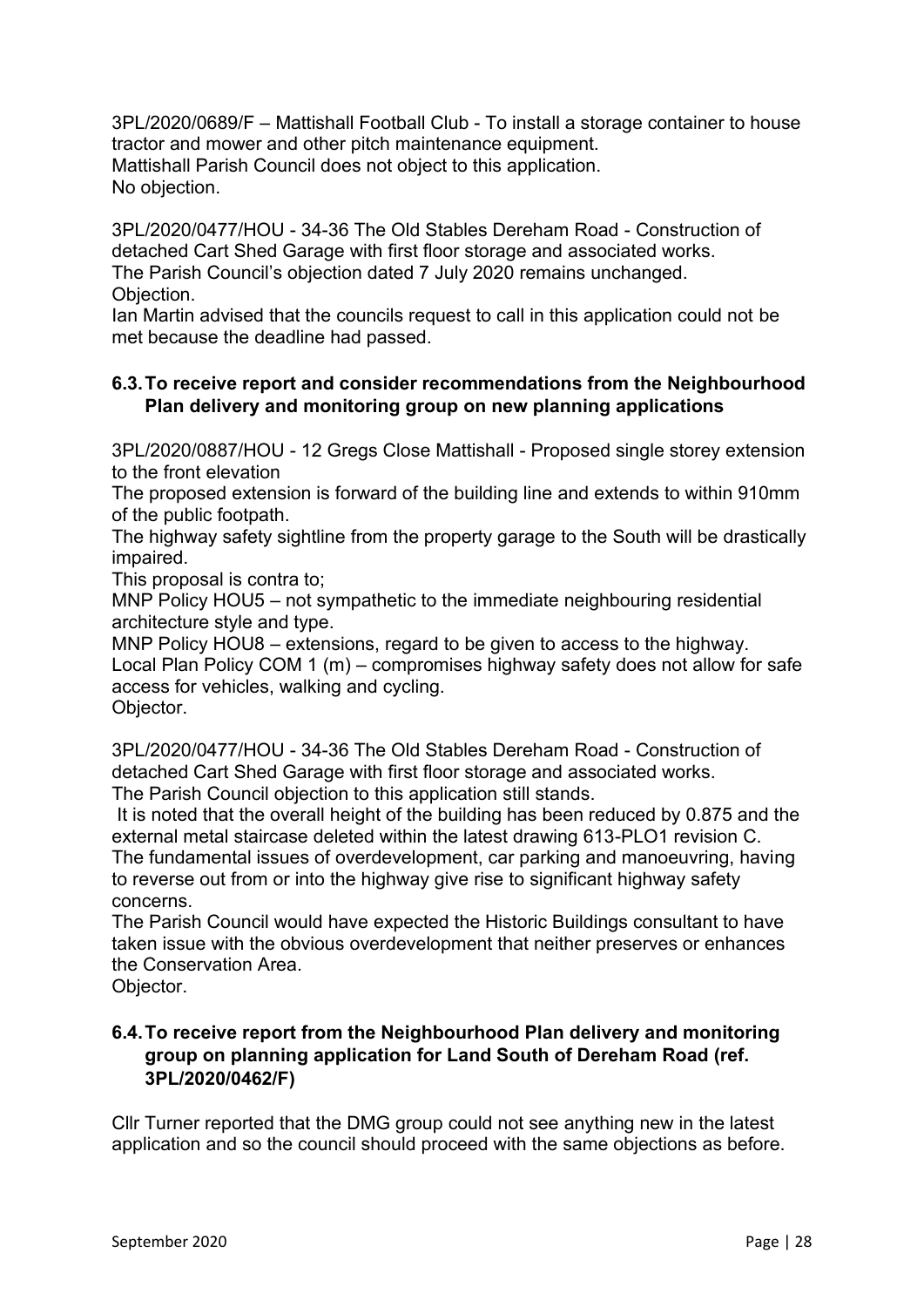The councillors highlighted the primary school and local doctors' surgery are already full and raised concerns over additional families moving to the catchment area. They agreed there was a need to talk to Breckland and Norfolk County Council about the Section 106 agreement and to discuss if it was possible to create a pool for school facilities.

# **6.5.To receive report from the Neighbourhood Plan delivery and monitoring group on planning issues at Kensington Forge (ref. 3PL/2017/1112/F & 3DC/2020/0050/DOC)**

It was noted that the correct planning application ref is [3PL/2020/0890/LU](http://planning.breckland.gov.uk/OcellaWeb/planningDetails?reference=3PL/2020/0890/LU&from=planningSearch) Ian Martin repeated that he was trying to bring the issue of the sightline to a head. It was also confirmed that the case officer is Simon Wood.

# **6.6.To receive report and consider recommendations from the Neighbourhood Plan delivery and monitoring group on consultant comments on Ivy Barn (ref. 3PL/2020/0717/LB).**

Cllr Clarke spoke about Ivy Barn and explained to the council that this is a typical Norfolk long barn. When the conversion was carried out there was a requirement for oak doors and windows to be installed.

The council did not support the original application to change the window colours based on the guidance from Historic England but the conservation officer took the view that the guidance did not apply in this case due to the date of the conversion. The council agreed that Cllr Clarke should draft a communication to Breckland DC planning department. Once this had been agreed by the DMG the clerk would forward the correspondence on.

# **6.7.To discuss the implications of proposed planning changes, by the government, on Mattishall's Neighbourhood Plan and agree action to be taken**

It was agreed during item 5 that this should take place in a separate meeting due to the length and depth of the discussion required. The public are welcome to attend this meeting. Ian Martin advised he was not clear on the changes that could be required to the neighbourhood plan.

Ian Martin left the meeting at 20.08.

# **7. To receive an update on the youth club and consider latest government advice**

Cllr Nunn reported that over the past 4 weeks, where the youth club have been operating outside, there have been fairly low numbers. However, there has been interest shown in future weeks being held inside the memorial hall. If this was to go ahead the YMCA would run this, ensuring bubbles of no more than 5 youths with 1 member of staff per bubble. There would be a maximum of 3 bubbles (15 youth's and 3 staff). The youth club is not currently open but before lockdown numbers were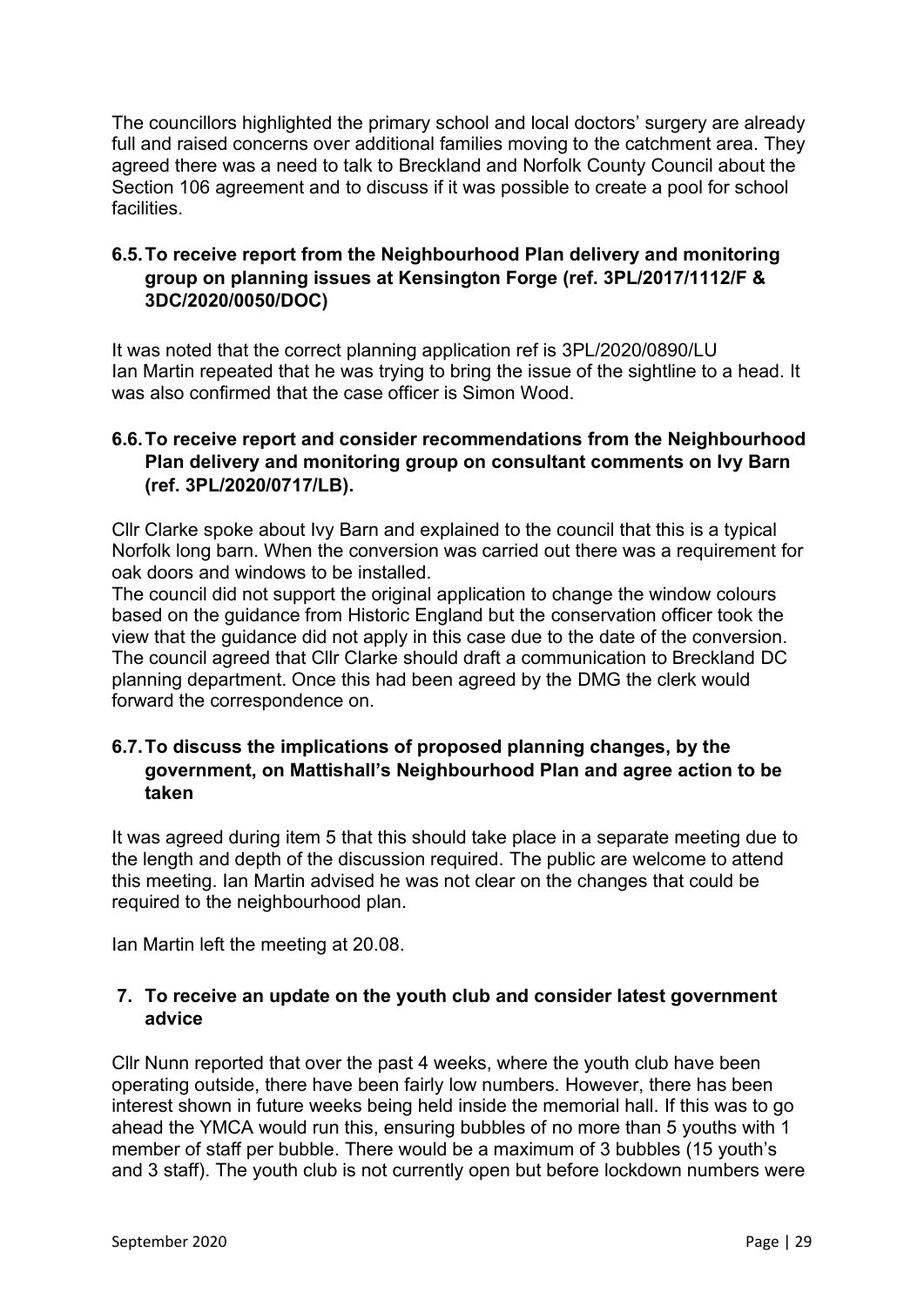25-30 youth's per session, which included 20-25 regular attendees. Cllr Nunn asked the council to consider the funding aspect of reopening the club. The funding would be the same but the club could only take a maximum of 15 youths. The councillors discussed running the club on a rotation system to ensure all youths had an opportunity to attend but agreed this would be for the YMCA to manage. They also discussed if the youths would still enjoy the sessions with stricter rules and no tuck shop but there was a strong desire to keep the club going. It was agreed that Cllr Nunn would contact the YMCA to run another 4 week trial period inside the memorial hall.

# **8. To receive an update on the play area and consider latest government advice**

The clerk reported that the play area was seeing a lot of use and some residents had commented their appreciation on the council working hard to reopen the area after lockdown. Cllr Piper was now carrying out the weekly inspections and Cllr Fowler agreed to act as a backup.

The inspections had highlighted some issues and the council discussed how these should be resolved.

The clerk will gain quotes for the re-plastering of the wall as this is now flaking off and could be a potential hazard as well as looking untidy.

Cllr Piper will continue to monitor and seal posts where there are risks of splinters. Cllrs Piper and Fowler will look at the repositioning of the surface by the spinner as this is beginning to lift.

The clerk will look into getting some more permanent COVID-19 signage as the current signs need to be replaced regularly.

# **9. To receive the latest SAM2 report**

Cllr Turner reported that the last data collected, when the sign was placed on Dereham Road, facing Yaxham, showed that 1.5% of traffic was travelling at 40mph+ with 1 vehicle travelling at 70mph. Despite the easing of lockdown traffic volumes are down 15% on last year.

The clerk had a request from a resident that the SAM2 is placed at Burgh Lane and the council agreed to this next time it is moved.

It was also reported that Speedwatch have been given the go ahead from 21 September.

# **10.To receive an update on A47 dualling**

Cllr Nunn reported that the meetings for the A47 North Tuddenham to Easton dualling and the Norfolk County Council Local Liaison Group meetings where merging. The parishes are pushing for Highways to talk to NCC as they have concerns about the unintended consequences of the Berry Lane junction and with the Highways responsibility stopping before this main junction.

Both Cllr Nunn and Piper will advise their contacts for each meeting that there should be no change in the contacts at Mattishall Parish Council and communications should continue to go to each of them and the clerk.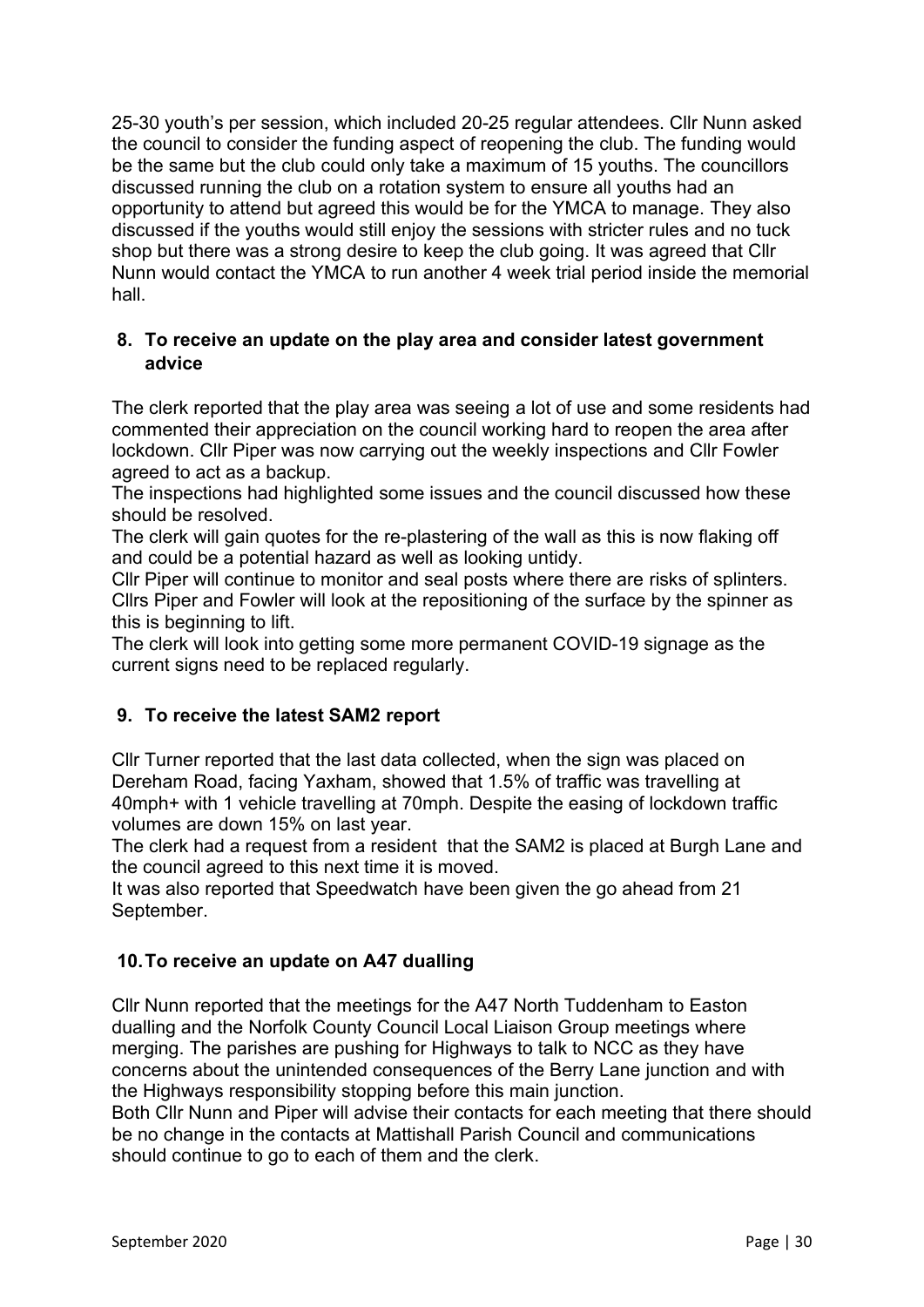Cllr Piper advised he had requested the minutes from the last meeting for the Norwich Western Link but had not yet received these.

# **11.To agree members of working groups**

Cllr Fowler agreed to take on the responsibility of councillor contact for footpaths. The clerk will check the Parish Council records and pass on any contacts at Breckland DC and Norfolk CC.

Cllr Fowler also agreed to replace Cllr Piper on the Neighbourhood Plan Delivery and Monitoring Group (DMG).

#### **12.To discuss if action should be taken to reduce the number of unauthorised notices posted around the village**

The councillors discussed the number of posters attached to road signs, telegraph poles, bus shelters, etc and were concerned that the appearance of the village was being undermined. The clerk had advised she had been in contact with Highways but had not yet had any response. It was agreed that the clerk would post on Nextdoor and Facebook to gain public opinions.

#### **13.To discuss if litter picks should be restarted and agree costs involved with purchasing equipment**

The clerk reported that Breckland were not loaning out litter picking equipment, but they were prepared to collect any rubbish picked.

The council agreed they would like to arrange another litter pick and that the clerk should source litter pickers, gloves, Hi-Viz jackets and bin bags. They agreed that the next litter pick would take place on Saturday 26 September, at 10am and that the clerk would advertise this date. The clerk will carry out the risk assessment ahead of the day and Cllr Turner will lead the event on the day. There will no be after drinks as there has been on other occasions due to COVID-19.

#### **14.To discuss the equipment left outside Mattishall News**

The council noted this had improved and were aware that the owners had struggled during lockdown to get the equipment removed.

# **15.To agree the purchase of Xmas Tree**

The council recognised it is unlikely the usual event can take place on the village green but they did feel it would positive to still have a lite tree on the village green for residents to see when passing. The council agreed unanimously a tree would be picked from Berry Hall at an approximate cost of £150.

#### **16.To discuss future events**

The council were keen to hold events for the village and agreed there would need to be restrictions in place to meet the latest government guidelines. Mark McCaghrey had already expressed a desire to have some limited events and it was agreed that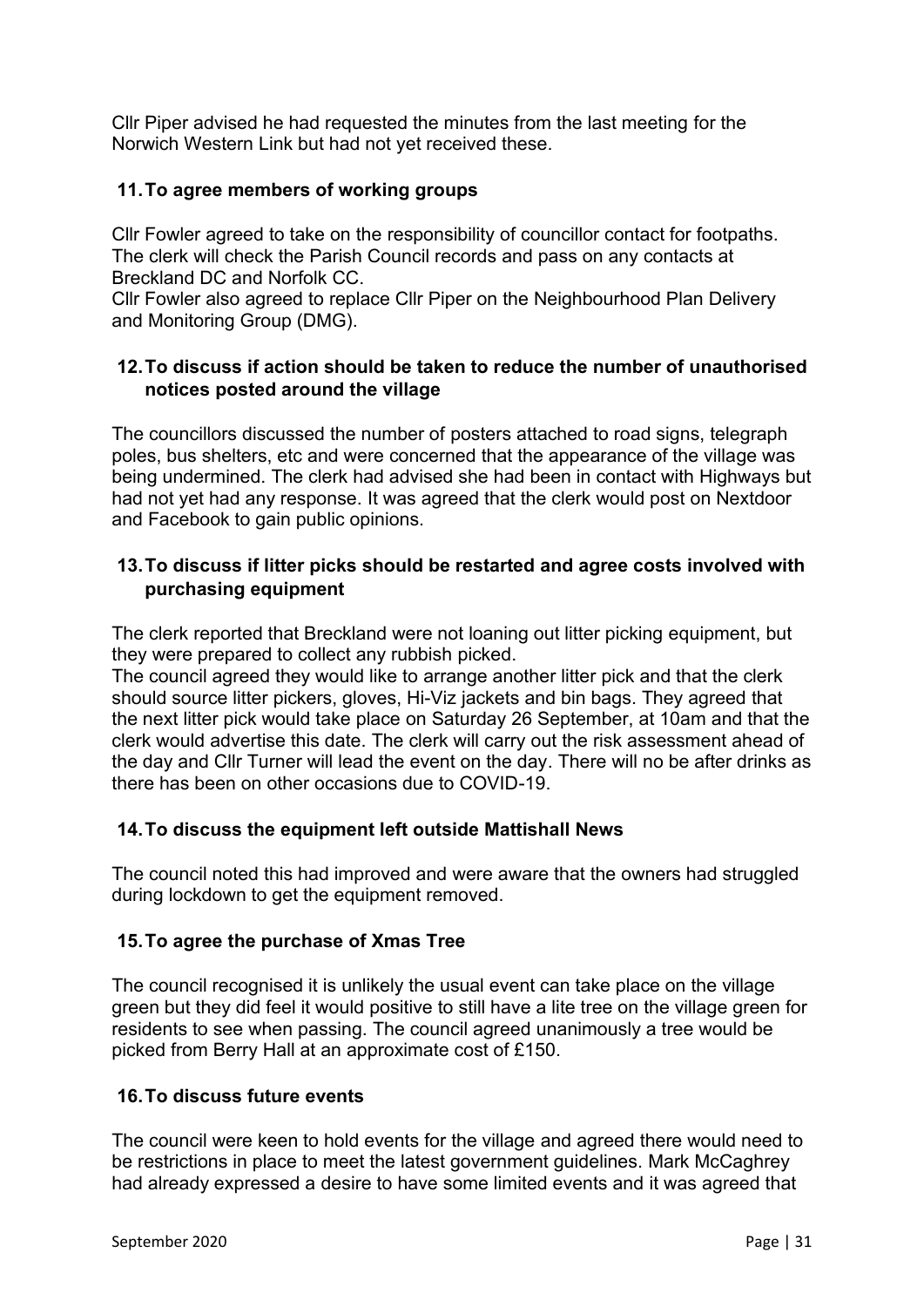Cllr Piper would work with Mark McCaghrey to come up with proposals for Remembrance Day and Xmas.

# **17.To agree training support for councillors and clerk**

It was unanimously agreed that Cllr Fowler should attend an induction course for new councillors and that the clerk should attend the courses requested. These courses covered planning, accessibility, clerking and budgeting. The total cost of all courses approved was £363.

# **18.To agree to pay clerk for additional time incurred**

The clerk reported an additional 37 hours worked since May. Cllr Nunn explained that a significant proportion of this was due to the additional work created by COVID-19. The council agree to pay the clerk for the hours. The clerk advised this would be added to October costs.

9.37pm all councillors agreed to continue with the meeting.

# **19.To approve the payment list**

The council approved the payments.

#### **20.Correspondence**

Correspondence was available for councillors to read.

# **21.To decide on location for October meeting**

The clerk advised the latest advice is to continue with virtual meetings. The council agreed for October meeting to be held on Zoom but some of the Parish Council would attend the memorial hall AGM to understand the challenges that might be faced when they move back to face to face meetings.

#### **22.To receive items for 5 October agenda**

Remembrance Day and the response to the Ministry of Housing, Communities & Local Government on the changes to the current planning which requires a response by 1 October 2020.

# **23. To pass a resolution (under the Public Admission to Meetings Act 1960) to exclude members of the public and press for the following confidential item**

There were no members of the public present, so it was necessary to exclude anyone.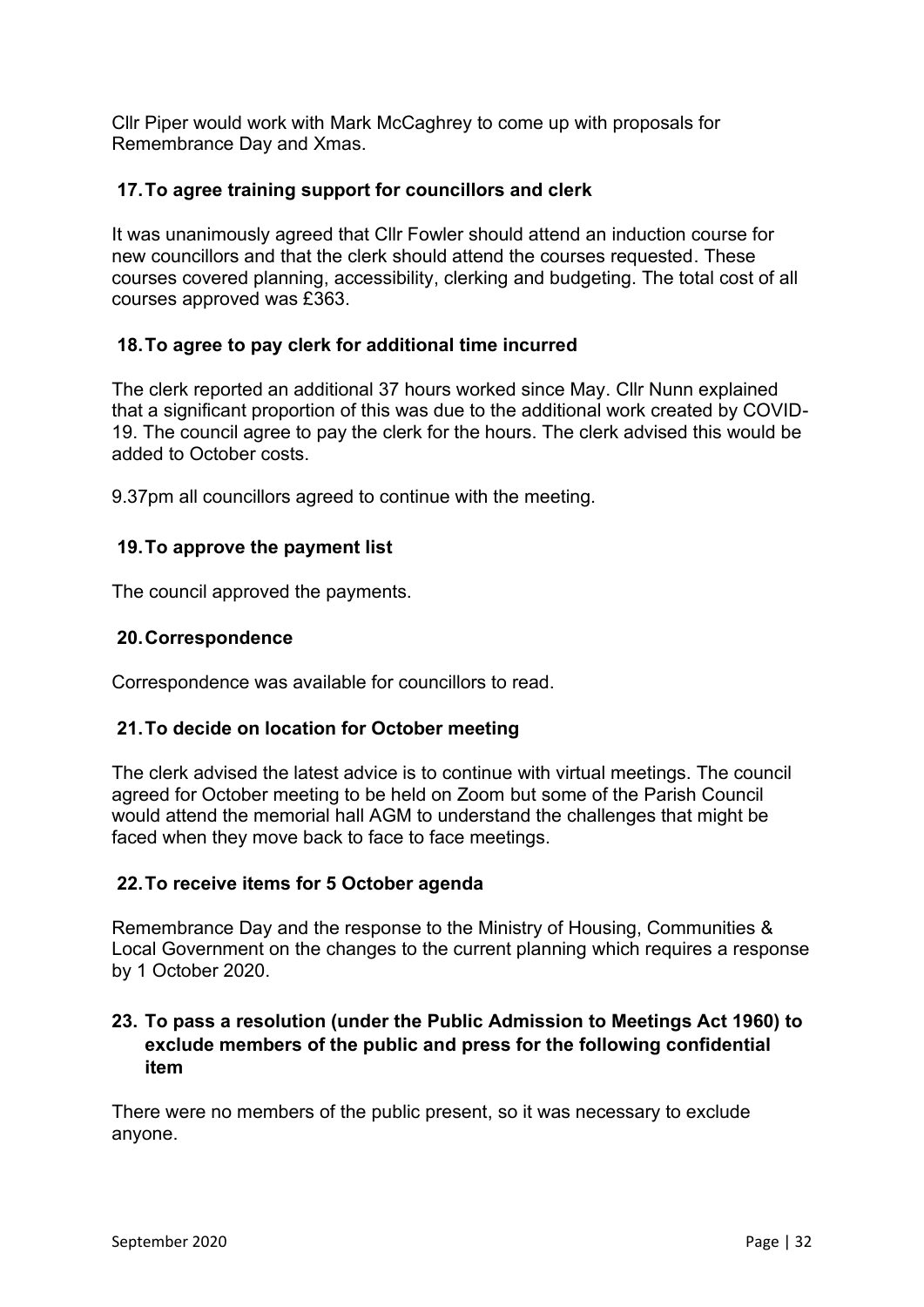# **23.1. To discuss an increase in gardener's hourly rate**

The council commented on how well the village green was looking. They agree to the hourly rate rise to £16.

#### **23.2. To review quotes for goal posts to be installed on the village green**

The council debated if a net should also be included with the goal posts but agreed they would try with no net in the first instance. Cllrs Piper and Fowler agreed to look at moving the bench and installing the goal post. It was agreed to purchase the Harrod Sport goal at a cost of £402.23.

#### **23.3. To review quotes for tree works identified in survey carried out in July**

The council unanimously agreed to use Treecare Consultants to carry out the work to the 2 trees identified in tree survey at a cost of £410.

#### **23.4. To review quotes for crack stitching repairs to Burgh Lane cemetery wall**

The councillors discussed the 3 quotes. Cllr Clarke confirmed SJ Cutler would give a 12-month warranty on any works and the council agreed to proceed with the quote from SJ Cutler at a cost of £408.

The clerk passed the hosting of the meeting to Cllr Turner and the clerk was placed in the waiting room while the next 2 items were discussed.

#### **23.5. To agree the confirmation of employment of the Clerk**

The council agreed to end the clerk's probation period early and move her onto a permanent contract.

#### **23.6. To review clerk's salary based on performance and Local Government Services' Pay Agreement 2020-21**

The council noted the agreement reached by the National Joint Council that is backdated to 1 May 2020 for the clerk and agreed a salary increase for the clerk with effective from 1 September 2020.